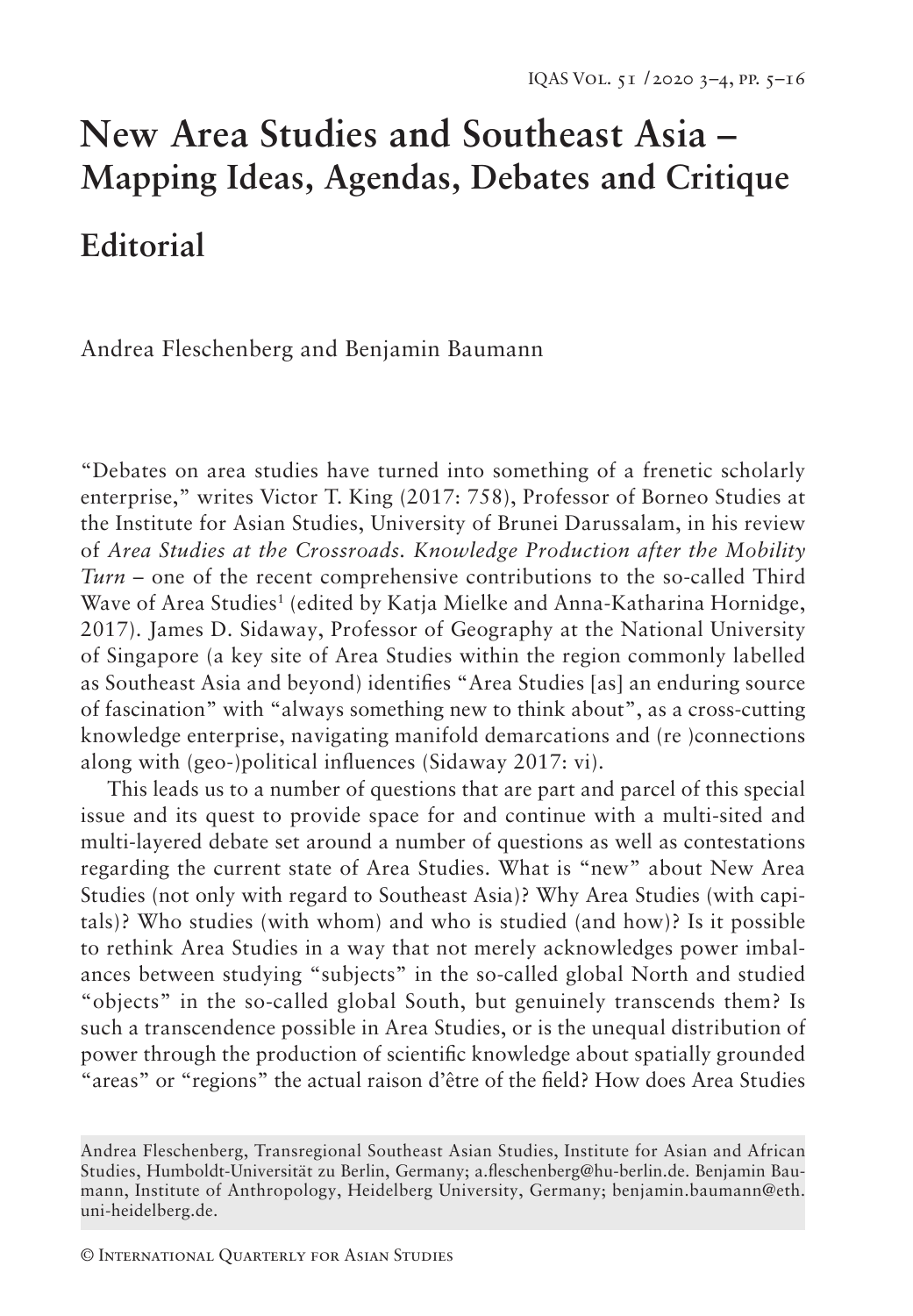position itself within the wide range of academic disciplines? What could a current vision of Area Studies, one that acknowledges these issues, look like?

Take as an example the critique outlined by King in his book review and his challenging of some key components and propositions presented by key thinkers and scholars of what we would term "New Area Studies" (NAS, a term advanced in particular by Vincent Houben and Peter Jackson, along with Boike Rehbein and Claudia Derichs in this issue).<sup>2</sup> King points towards an "anxiety among scholars in and practitioners of area studies to justify what they do and what they have been doing", faced with a fundamental critical gaze from (other) disciplines, and asks if "area studies can produce something that is arresting and distinctive" (2017: 760). He questions the fact that key components of New Area Studies as outlined by Houben (2020, 2017) or Mielke / Hornidge (2017a), such as mid-range concepts, epistemological or empirical insights produced from within NAS approaches, "haven't already been generated within disciplines" (ibid.). In his critique, Vickers (2020) juxtaposes the New Area Studies approach with the Comparative Asian Studies approach (referring to the work of Arham 2011 and Middell 2018). Tapping into a larger debate with regard to what NAS aims to achieve through its key components of decentring, decoloniality, trans- and/or interdisciplinarity, scalar notions of locality and regionality as well as translocality and transregionality,<sup>3</sup> he highlights that "[s]eeking to escape […] binds can simultaneously tighten them, as the epistemological bases and conceptual frameworks employed largely remain grounded in established traditions" (Vickers 2020). NAS proponents would counter that a focus on a certain comparative approach doesn't transcend containers – part and parcel of projects of ordering and othering – such as "area" or "region" and highlights what can be gained from a pronounced scalar understanding when transcending or opening up such containers.

2 See contributions of all four in this special journal issue along with Houben 2013, Derichs 2017, Houben 2017, Jackson 2019, Baumann / Bultmann 2020, Baumann / Fleschenberg 2020, Baumann / Rehbein 2020.

<sup>1</sup> Sidaway (2017: vi) demarcates this body of area studies as "conspicuously Cold War" and "displaying influences from social and cultural theory and registers geopolitical and geoeconomic shifts that are yielding a more multipolar world". He argues that "[e]ach wave, with respect to the one before it, developed in a historical epoch associated with reconfigurations of space, time and scholarship; the first marked by the novelty of the telegraph and powered shipping, the second by television and aircraft, and the third by the internet and digitization. The transitions between each wave of Area Studies were marked by contention and a sense of loss of mission or crisis" (ibid. 2017: vi). The contention starts right here with this very notion of a specific kind of periodisation, using Global North-centred signifiers and thus centring what is looked at in the development of Area Studies in a certain academic gravitation centre reminiscent of Cold War and colonial legacies rather than opening up to a plurality of trajectories and centres of knowledge productions as, among others, the case of scholarship on and in Southeast Asia (see Jackson 2019 and Banerjee 2020).

<sup>3</sup> As Benjamin Baumann has outlined elsewhere, New Area Studies can be understood "as an ethnographically founded transdisciplinary project that seeks to answer theoretical questions raised in the disciplines in the context of emplaced orders of knowledge. This form of emplacement is explicitly spatial, so that the situatedness of knowledge remains not limited to discourses, social milieus or moving bodies, but becomes emplaced in concrete locations. These locations are situated on different scales ranging from 'the local' to 'the global', thus producing the spatial continuum of New Area Studies" (Baumman / Fleschenberg 2020: 37). This ethnographically founded vision of New Area Studies or EFNAS is outlined in his contribution to this special issue.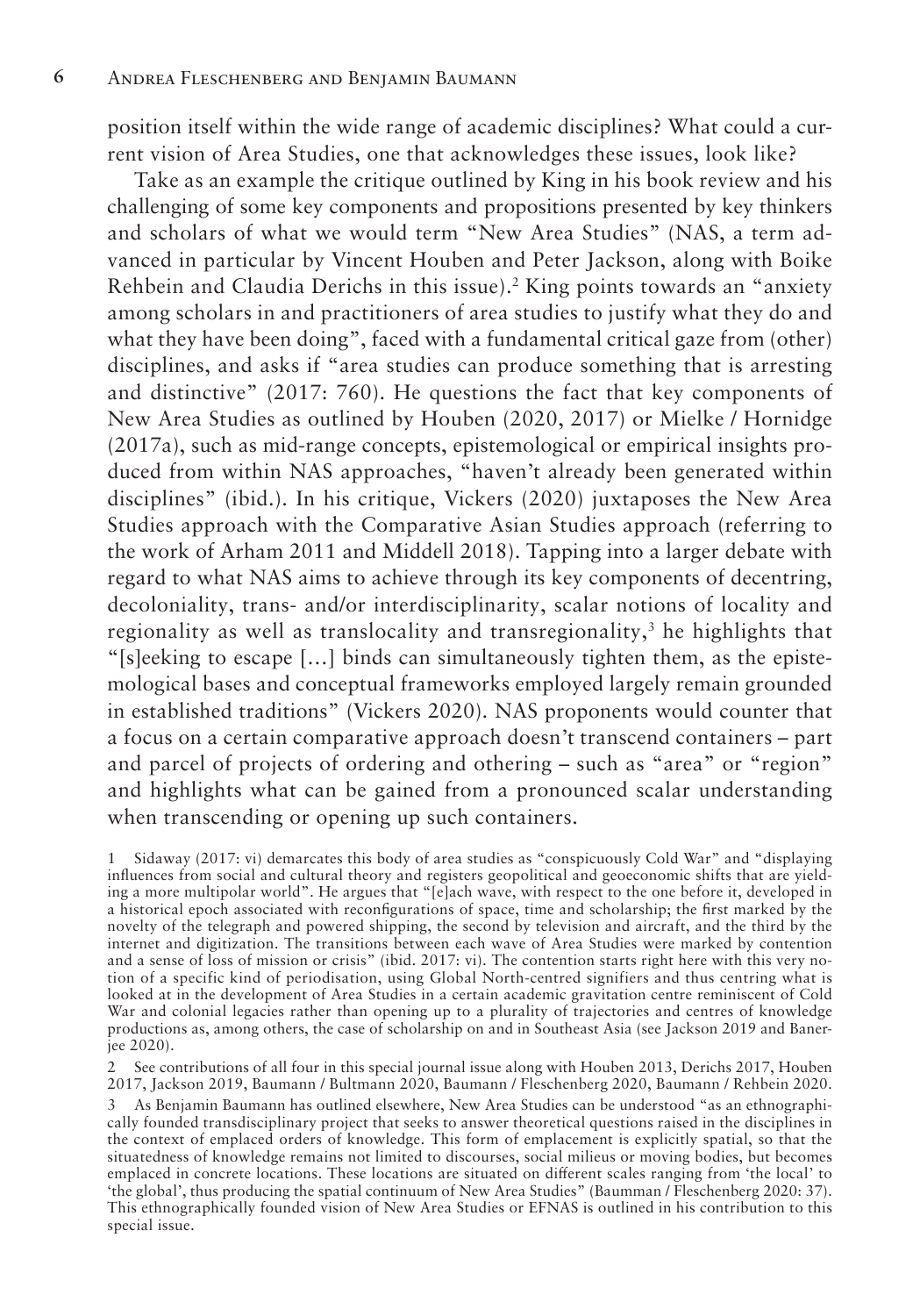This relates to our central question about how to rethink Area Studies beyond the existing and powerful power imbalances in knowledge productions that is also emphasised by Peter A. Jackson in this issue. How can one overcome or at least aim to transcend structures of domination, dynamics and entrenched asymmetries of "Euro-Amerocentrism" and neoliberal globalisation in scholarly practice, moving beyond "important, self-reflexive comments on scholars' own positionality and knowledge production" (Vickers 2020) in terms of lived transformative (and ultimately empowering and inclusive) scholarly praxes? Vickers points here to a crucial point that we as an editorial team had to confront when preparing this special issue, seeking to invite collaborations from across locations and positions (and yet sometimes failing to do so, not least because of the pandemic-related work overload, but also because of the need for scholars – not only in Southeast Asia – to publish in specifically indexed journals).

How can we truly embody and live a concern for decoloniality and decentring, when the cognitive centres of gravitation continue to concern and reside within the academia of the global North from which we propose our critical project of New Area Studies? And what if the contributing reflections in this issue come from authors who are either based in the Global North-North (e.g. Australia, USA, Europe and Japan), the Global North within the Global South or have been (partly) academically trained in academic institutions of the Global North? What can and should be the critical potential as well as modus operandi of New Area Studies if the field is really concerned with taking on colonial legacies and continued (neo-)colonial asymmetries, enabling a multiplicity of epistemological perspectives and traditions along with reverse flows of theorising and concepts informing research processes and knowledge productions, while at the same time aiming for a certain universalising tendency when proposing the emergence of a "meta-discipline" (Houben 2020)? How does this vision of New Area Studies come together with diverse Area Studies projects and practices in the regions themselves and what is the latter's standpoint on the highlighted relationship of "areanists" and those working from "conventional disciplines"? What centring tendencies might (re-)emerge or continue to be entrenched? What about containers that inform inquiries and subsequent tunnel views in the scholarship produced in the so-called "regions" (Derichs 2017)?4

<sup>4</sup> Claudia Derichs (2017) critiques conventional Areas Studies for its tunnel vision, i.e., blind spots emerging from only taking into account a certain set of geographies while excluding others (such as emotional geographies of belonging that are transregional in character and connect beyond established containers of such as "state" or a specific region) and thus lived realities. She challenges such ordering projects as a practice of othering and centring in Western academia, particularly emerging from conventional disciplines such as sociology, political science or anthropology. She invites a rethinking about scales and geographies and how they are shaped and reproduced from outside as well as from within "regions", leading to diversity and decentring as well as epistemic decolonising knowledges (see chapters 6 and 7 in particular, as well as Derichs 2015).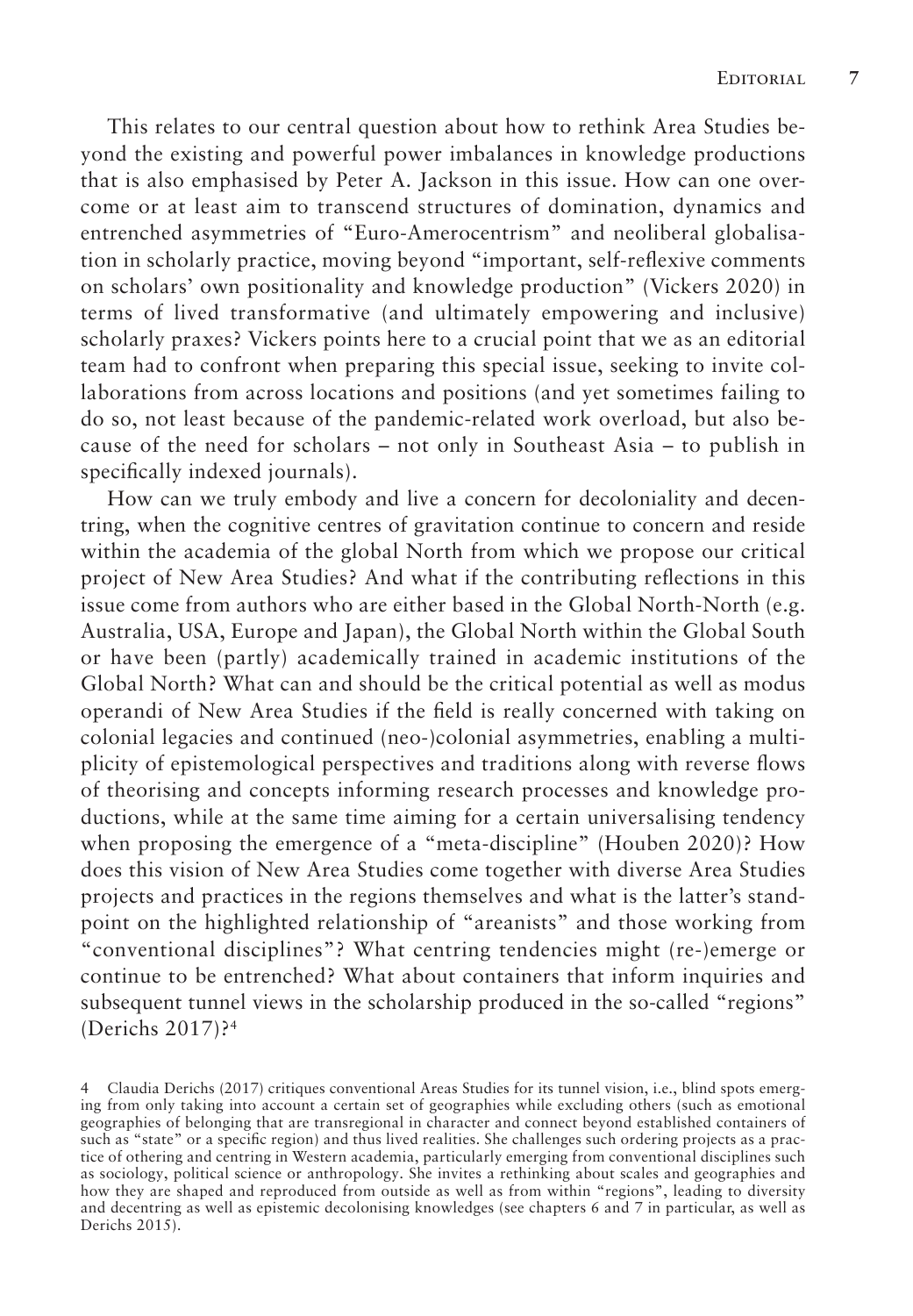Adding further food for thought: Can such a New Area Studies critique of the disciplines (as outlined by Derichs and Rehbein in this issue), stemming from a transregional (and transdisciplinary) perspective and decentring quest, be read as characteristic for the (again) growing politicisation of Area Studies, and its entanglement with geopolitical projects or modern identity politics?<sup>5</sup> This is discussed and problematised in a number of inputs about the proposed New Area Studies approach in our debating section (see for instance the contributions by Manan Ahmed, Ramon Guillermo, Ahsan Kamal) as well as in the articles of Baumann et al. and Antweiler and the Research Note of Gerlach et al.

A common thread that runs through all contributions to this special issue written by scholars from a "region" is post-colonial critique that addresses the power imbalances shaping the institutionalised knowledge production in conventional Area Studies as practiced within and outside "regions". To what extent does such a critique (re )produce dichotomous containers of global North and South or how can this bind of a complex matrix of power relations along the axis of global North and South be transcended (see Rehbein and Gerlach et al. in this issue)? A point made by the two commentators on the piece by Claudia Derichs, Ariel Heryanto and Itty Abraham, for example, which serves to blur the boundaries between disciplines and Area Studies emphasised by Derichs is that the knowledge created in the disciplines is always to a certain degree spatialised and usually produced within the confines of nation states, which also remain the implicit point of reference. Given the methodological nationalism of most disciplines (Wimmer / Glick Schiller 2002), they are therefore to a certain extent always Area Studies (Jackson in this issue). This fact is, however, rarely acknowledged and frequently not even recognised by the so-called disciplines.

Another point Ariel Heryanto and Itty Abraham make is the relational quality of the classification as area scientists. While Asian scholars conducting research in their home countries are classified as social scientists in Asia, they become Asianists in Western academic settings (Jackson in this issue). They are thus excluded from the symbolic capital associated with disciplines and relegated to the less prestigious realm of Area Studies.<sup>6</sup> This marginalisation also takes place within the region of Europe where area specialists are "being

6 In his reply to Houben's debate section, Elísio Macamo evaluates the distribution of symbolic capital between Area Studies and disciplines differently (see also Baumann et al. this issue).

<sup>5</sup> Modern identity politics follow an essentially binary logic and presume an identity-shaping opposition of Self/Other that entails an inevitable devaluation of "the Other". While this understanding of "identity" is universalised by modern science, it is challenged in various contemporary approaches that stress the nonbinary foundation of identity in everyday and non-modern contexts (Baumann 2020). Mielke and Hornidge (2017a: 5f, 9) argue that political entanglements as well as political instrumentalisations of Area Studies are not new, but a continued legacy as well as reality, albeit different in its trajectories, institutionalised manifestations and political geographies. They stress that "the respective Area Studies throughout their institutionalization over time depended on (geo-)political trends according to related national science policies, and that the 'debates' can be read as the results of threats to downsize funding (and actual cuts) for departments and scholarly activities" (ibid. 2017: 9; see also Derichs 2017, Manan Ahmed and Ahsan Kamal in this issue along with Baumann / Fleschenberg 2020).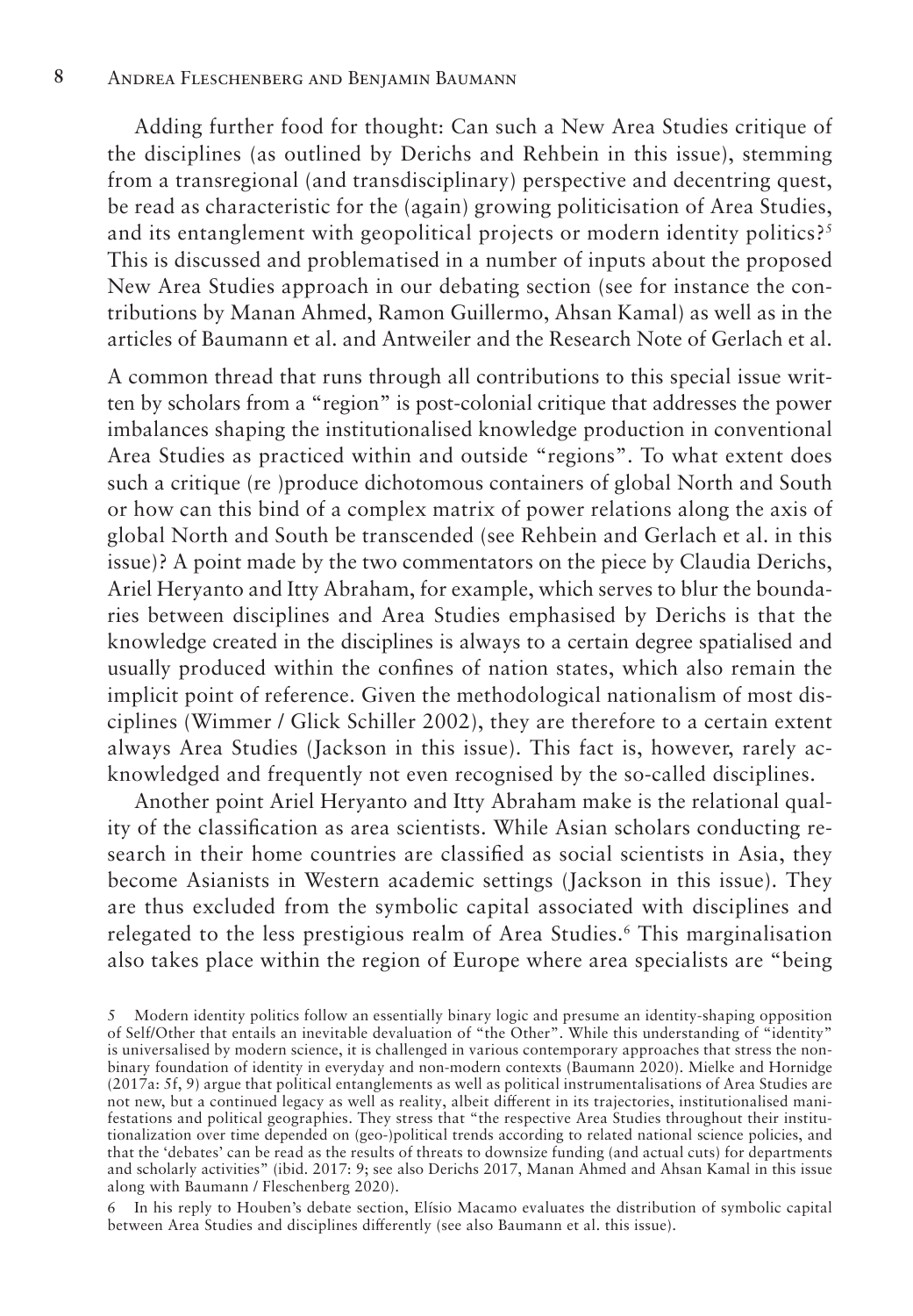kept at bay when tackling the big issues in the humanities and social sciences" argues Houben (2020), due to centred particular epistemological traditions and standards which are thought of as "universal" in Western academia. There subsequently arises a certain potential for irritation caused by the decentring gaze of Area Studies as "we use vocabularies that are different and we start from unfamiliar, strange places which cannot be understood by non-specialists" (Houben 2020). On the other hand, this potential to unsettle taken-for-granted axioms stems from the continued "marginalisation of knowledge from the Global South and on the Global South" and standards of epistemic relevance in the Global North Academia, as Houben stresses (2020).

In light of the above, Vickers (2020) however contends that "a problematic binary marking the empirical-local and scientific-global does emerge", given that "[a]rea studies remain an endeavour pursued predominantly by outsiders looking in on another space and communicating findings outside it". This contestation speaks to the notions of area, scales, spatiality and disciplinarity in New Area Studies and thus what is "new" or "universal" in its proposal of an emerging discipline in its own right and standing where "trans" notions are key as well as inviting contestation. Vickers (2020) thus challenges the contrasting of perspectivity in Area Studies (inside-outside perspectivity) and "disciplines" (outside-inward perspectivity) as presented by NAS proponents such as Vincent Houben and Claudia Derichs.

Seeing the need to deconstruct geo-political regionalisations and transcend the power imbalances reproduced by them and simultaneously believing in the interdisciplinary vision of Area Studies and the analytic value of context-specific and spatially grounded research "areas" are important issues when looking for ways to think Area Studies anew. This rethinking, however, doesn't have to proceed unidirectionally, looking exclusively into the future while searching for something "new" – the next paradigm shift promising to revolutionise the field – but may find crucial inspiration by looking back and beyond the narrow boundaries of "science" and nation states. Rethinking paradigms long discarded, rediscovering scholars already forgotten and reanimating methods declared to be obsolete may be promising as well, providing creative means of scientific progress, and may in the end help to deconstruct the modern myth of unidirectional scientific progress in such an interdisciplinary field as Area Studies (Feyerabend 1983, Baumann et al. this issue).

The power imbalances critiqued in the post-colonial contributions to the debate section are produced by orders of knowledge and institutionalised language games that are essentially modern and Eurocentric (Houben this issue). Despite their obvious Eurocentrism and their entanglement in modern identity politics, like the assumption of an identity-shaping distinction between Western "Self" and oriental "Other", they are nevertheless treated as universals by scholars from a "region". What is at stake in NAS is a questioning of these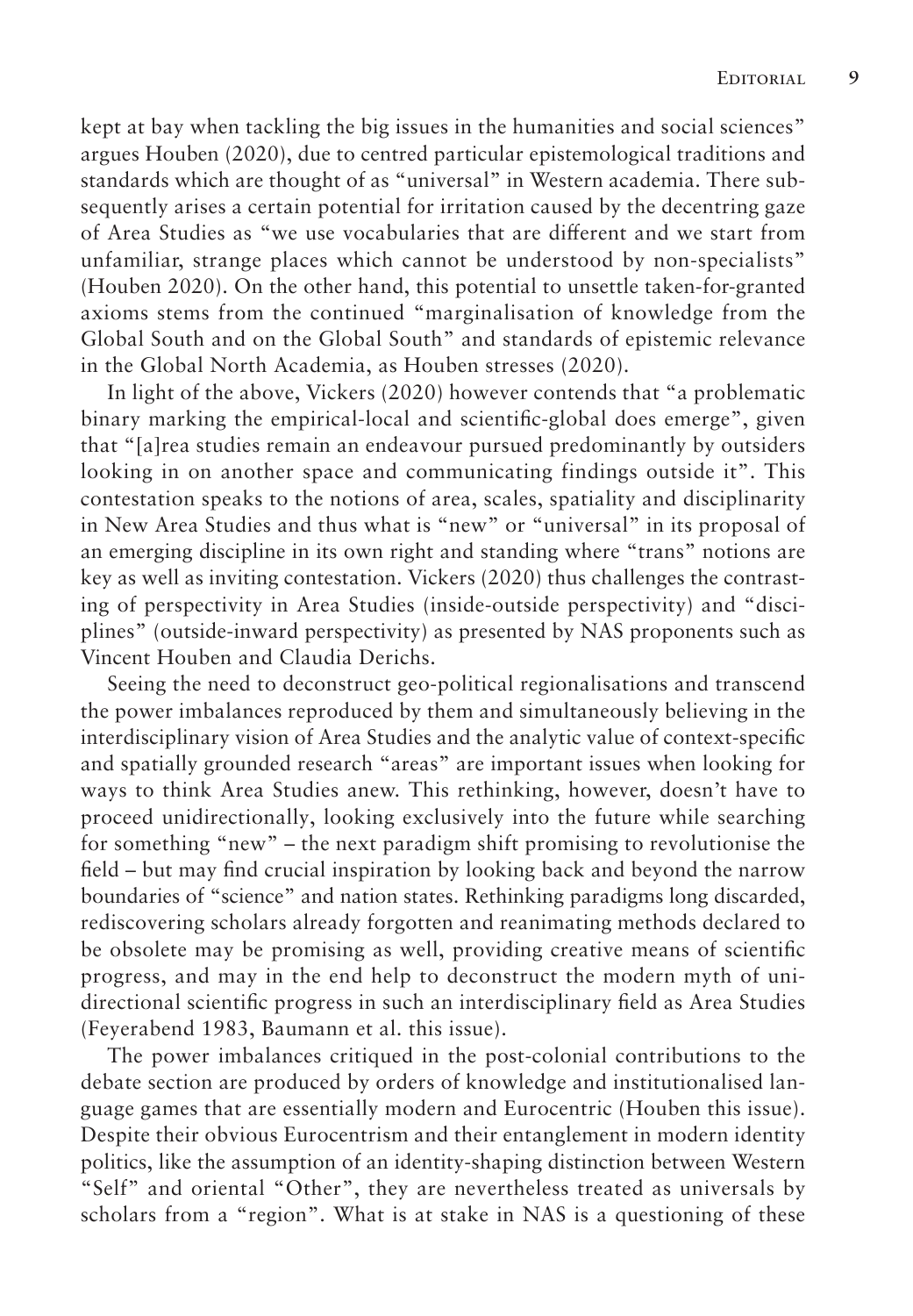orders of knowledge and their assumed universality through a showcasing of the lifeworld significance of local alternatives, one that characterises many decolonial projects, which also differentiates them from post-colonial critique (Anzaldúa 2015, De la Cadena 2015, Stengers 2018).

Beyond this, NAS must also address the power imbalances of a system of knowledge production that is not only essentially unequal, but legitimises the existence of inequalities on the basis of ostensible universals identified by the system, which are simultaneously instrumentalised in various political projects within and outside the system. Houben (2020) thus argues for New Area Studies and its "enormous potential in understanding the world and its structural asymmetries, starting from a non-European perspective, […] a very necessary enterprise".

#### **New Area Studies at the IAAW – An ongoing debate and project**

A re-imagination of Area Studies under the label New Area Studies at the Institute of Asian and African Studies (IAAW) started several years ago as a project to rethink the field at the Department of Southeast Asian Studies (Houben 2013, 2017). Its goal was and is to make Southeast Asian Studies sustainable, by opening the field to global processes, while remaining spatially and epistemologically firmly rooted in a "region". The project gained new impetuses that were frequently the result of negotiations between faculty from different disciplines as well as transdisciplinary standpoints with sometimes irreconcilable understandings of Area Studies.7

Re-imagining Area Studies while combining Asia and Africa in a single bachelor's programme (and soon master's programme), the institute's vision of New Area Studies now emphasises the processual character of globalisation phenomena, transcultural entanglements and an ever-increasing mediatisation while aligning itself closely with the mobility turn or the "new mobilities" paradigm (Hannam et al. 2006: 2, see Mielke / Hornidge 2017). This vision is not only explicitly power-critical, but considers any language of "regions" or "areas" as an anachronistic manifestation of the global North's hegemony. In this post-area vision of Area Studies the prefix "trans" legitimises the maintenance of an existing university structure of area institutes, while being simultaneously able to distance oneself from the symbolic violence exercised in all unequivocal classification processes through an emphasis of transimperial, transregional, transnational and translocal dimensions.

<sup>7</sup> These negotiations also characterised the crafting of this editorial.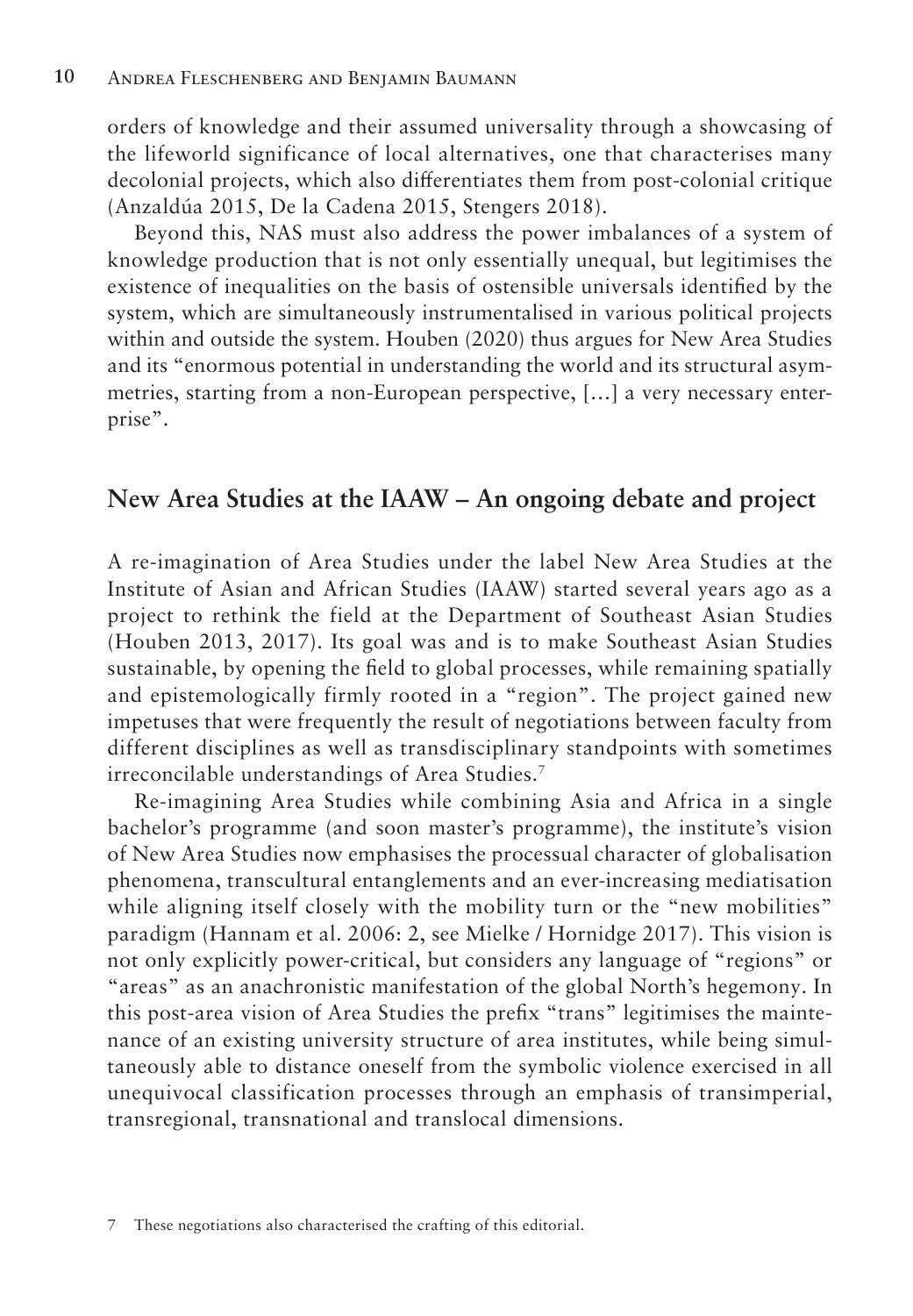### **Key components of New Area Studies**

As might already have become visible between and above previous lines, thinking about New Area Studies can be regarded as a response to "the new multicentric world [which] continues to be dominated by few, but changing, centres and structures (regarding publishing and academic merits) that further reinforce existing inequalities" (Mielke/Hornidge 2017a: 3) and the end of the bipolar world that "opened up avenues for knowledge production and caused several currents of rethinking the subsequently arising ontologies in how we see and order the world" (ibid., see also Baumann / Bultmann 2020). It implies addressing and transforming the continued reality of othering and us-them-division within sciences, politics as well as societies at international and domestic levels, as Mielke and Hornidge (2017a: 3), among others, outline. This speaks to the "economisation" and political entanglements of academia as well as to continued and new assemblages of power imbalances and subsequent structures of inequality and thus ontological and epistemological ordering, "the drawing of new cognitive boundaries" which do not stop at political borders (ibid.: 4). What can be outlined and thus debated as making up the "new" in Area Studies includes (according to Mielke / Hornidge 2017a: 8): 1) trans-perspectives (transregionalism, transculturalism, translocality) and thus "new levels of spatial relevance", a deconstruction of "the conventional container focus of Area Studies" and a de-territorialisation of terminologies; 2) comparative approaches and a "trend towards interdisciplinary research following certain thematic frames or newly (de-)constructed 'area' dispositions in a quest to look at the world differently"; 3) "reactivation of the debate on the relationship between Area Studies and 'systematic' disciplines" (see also Jackson 2019 on his notion of spatially bound epistemologies).

Furthermore, notions of decoloniality, deschooling<sup>8</sup>, deconstruction and decentring the "hegemonic power-knowledge order between North and South" (Mielke / Hornidge 2017a: 15) and what "one believes to be true" (Rehbein 2020) are prominent among writings of key proponents of NAS, positioned across the Global North as one centre of gravity (see contribution in Mielke and Hornidge and this issue). Vincent Houben sees the NAS approach as a "provocation" and "thought experiment" to devise a strategy for the future of Area Studies "to be discussed among the key stakeholders", shifting from Area Studies

<sup>8</sup> Deschooling refers to a process of academic unlearning, described as "reflexive praxis for transforming knowledge through epistemological critique and the conscious co-constructions of evidence-based 'truth claims'" (Mielke / Hornidge 2017a: 20, referring to the contribution by Epifania A. Amoo-Adare 2017). This notion is also linked to what Boike Rehbein (2020 and in this issue) identifies as a key problem of knowledge production: "to deconstruct what one believes to be true". Boike Rehbein proposes to work at interstices, i.e. to contrast different systems of knowledge, theories, epistemologies, and empirical realities. To choose these interstices, these places of meeting, clashes and collisions, he argues, enhances our knowledge production as it challenges containers and our taking sides (ibid.).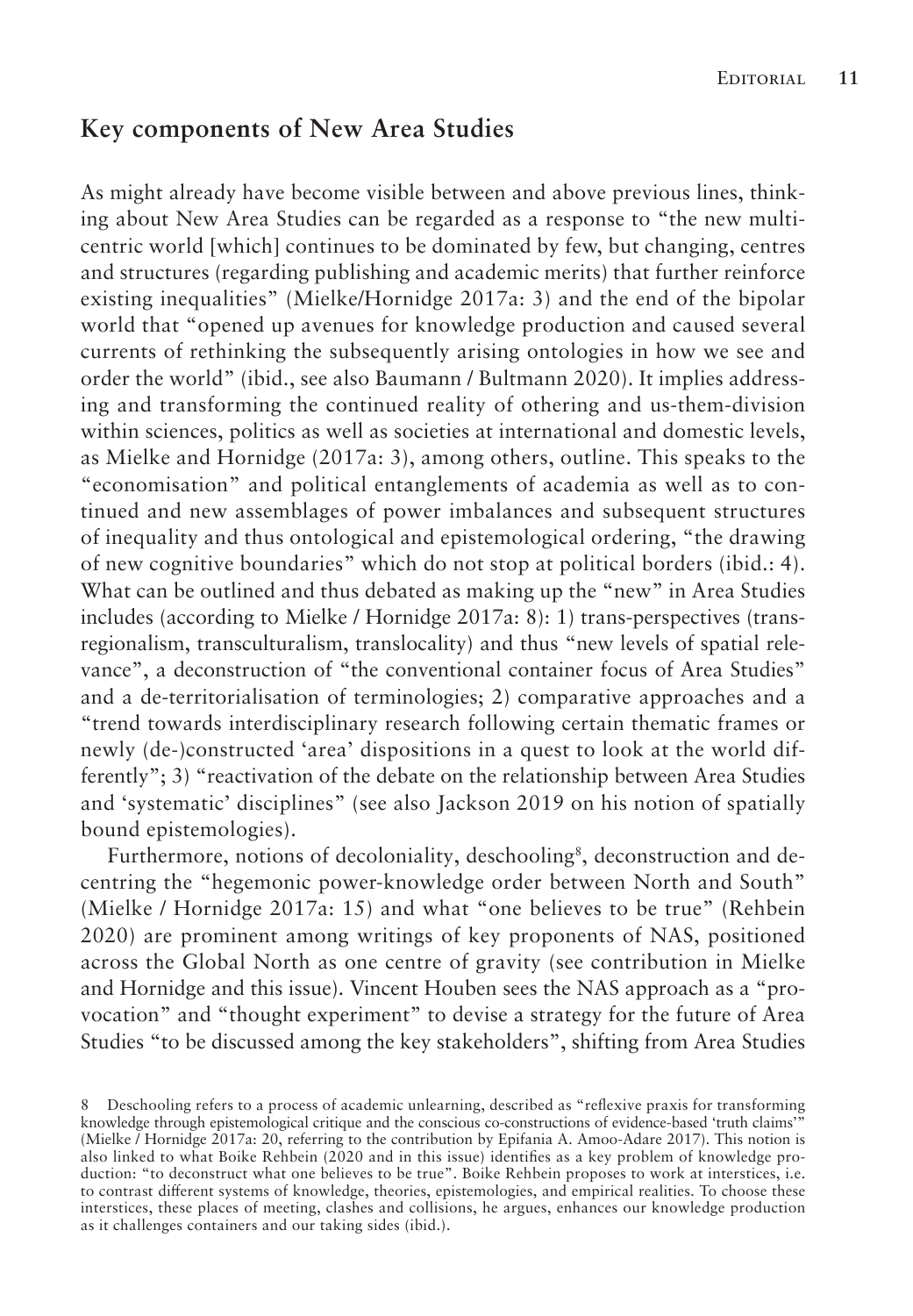as a "study field", implying thus mono-regionality and -disciplinarity as in political science or sociology and leading to a "mosaic-like structure" to NAS as a "meta-discipline" (Houben 2020). While positioning himself as working from within a given institutional and disciplinary infrastructure, Houben considers that this project might go beyond a quest for reform and institutional weight and allow for a transformative potential. At the same time, the contestation over the relationship between Area Studies and "systematic disciplines" starts right here, among contributors to this issue as well as key proponents of NAS.

Without aiming to map a specific canon for theories and methods (see also Rehbein 2020), this includes, first, the development of a novel theoretical and methodological basis "by giving explicit attention to the Global South from a Southern perspective", and, second, trans- and interdisciplinarity as well as collaborative research "across social cognitive geographies" in "pluri-local research groups" (Houben in this issue). As in Rehbein's proposition of interstices and notion of configurations in this issue, key thinkers of NAS emphasise the potential for innovation that takes place when boundaries – disciplinary, epistemological and ontological – are crossed (see, among others, Baumann 2020, Houben 2020, Rehbein 2020).

## **Questions for moving forward**

One of the key aims of this special journal issue of the *International Quarterly for Asian Studies* is to open up a platform for debate as well as for taking stock, since a number of critical junctures took place post-1990s. There are no foregone conclusions, nor clear "truths" that emerge, neither was this one of the aims of this special issue. We intend to contribute to this ongoing, open and contested debate with a series of articles, research notes, debating inputs as well as by interviewing Prof. Peter A. Jackson. We thus conclude as we started – with food for thought in the garb of questions and with an invitation to contribute, to counter, to think with/about/along.

Where do we stand, what questions need to be asked, what critique needs to be laid out (again) and engaged with when contextualising and reviewing the so-called "Third Wave of Area Studies" and any New Area Studies approach? While some ponder if "areas" have been and will be "passé" (Sidaway 2017: vii), what changes when following the proposal of Vincent Houben to shift Area Studies from a "field of study" to a "kind of emerging new discipline" (Houben 2020)? How does this relate to the idea that "globalisation [remains] the talk of the town" and that "[m]any of the critiques levelled at its predecessors are still in the air, for Orientalism was back on active service after 9/11 and the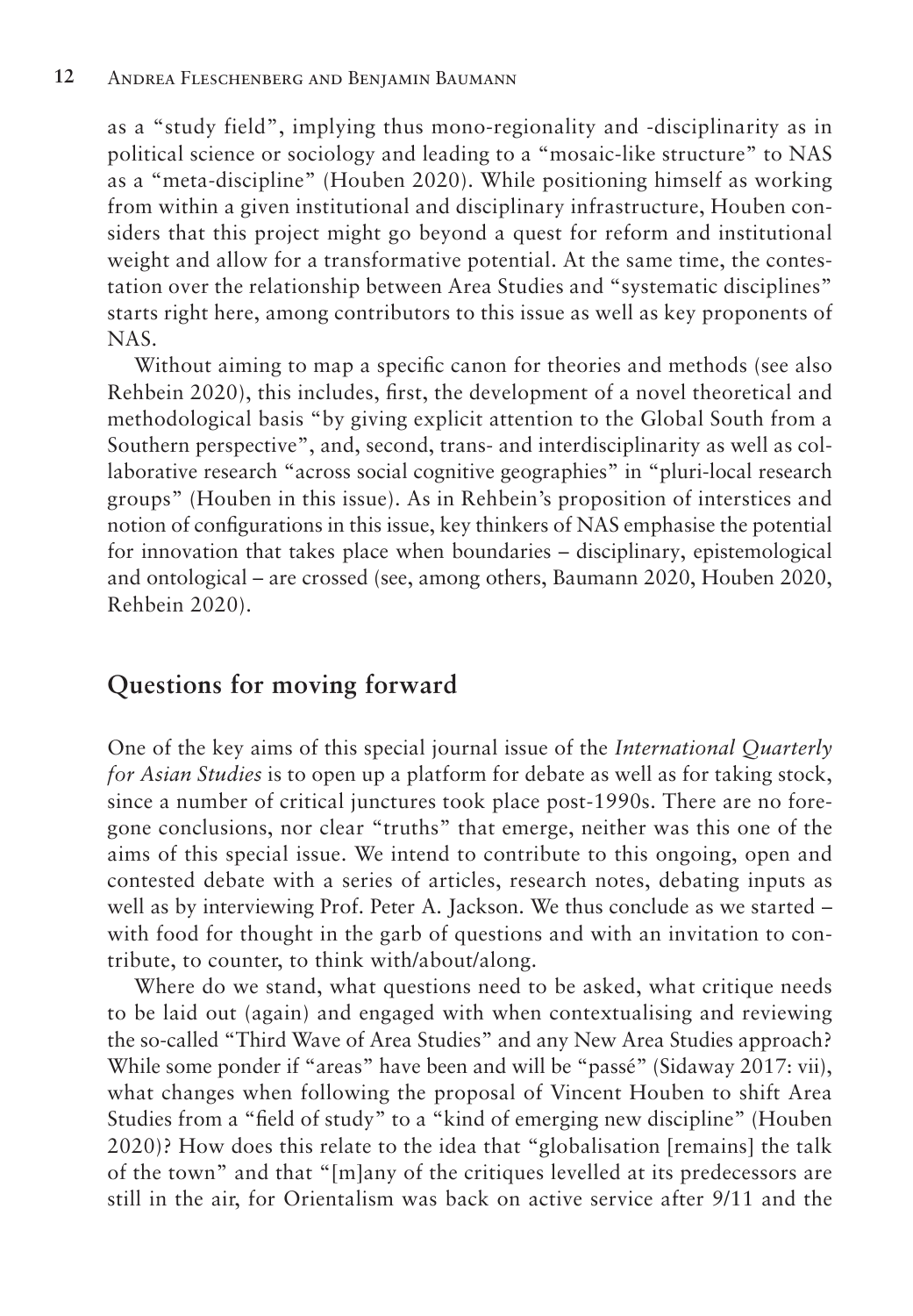legacy of the Cold War division of intellectual labor and areas lingered, although they looked increasingly arbitrary" (Sidaway 2017: vii)? What is "new" about the re-imaginations of the field outlined in this special issue?

Taking to heart our concern for positionality and self-reflexivity as well as decentring, if we criticise ourselves in a deep self-reflection process, what does emerge? Do we need to question that the reimagination of New Area Studies should rather be understood as logical continuations of developments which have shaped the field since the late 20th century, appearing to generalise the knowledge produced while simultaneously scientificising and politicising the field through a growing dominance of the social sciences and continued politicisation or political entanglements of research agendas? Or, does this vision of Area Studies – shifting epistemologically from the particular to the general, spatially from the local to the global, and disciplinary from humanities to the social sciences – lead to the production of generalists, easily adaptable to the changing requirements of job markets and the latest academic trends and paradigm shifts?

What becomes of the key component of the mastery of local languages, previously a distinguishing feature of area expertise, within the ethico-political frameworks characterising much NAS rethinking? How are scholarly subjectivities formed – for whom and by whom? How to move from an overt criticism of neoliberalism and neoliberal academia while continuing to perform within and along the critiqued structures and dynamics, and what are alternative and countering roadmaps, agendas and praxes (if any)?

How can decoloniality be practiced by white scholars from the global North who practice Area Studies in the global North but continue to address sociocultural configurations in the global South? Is self-reflexivity and collaborative research really enough or just another appropriation strategy that seeks to assimilate the foreign in the familiar? What can be the potential of opening up Area Studies to global processes and comparative projects and thus the growing awareness of the ontological and epistemological multiplicities shaping contemporary socio-cultural configurations all over the world and the recognition that we can only understand them in transregional dialogue? How is this understood at the various centres as well as the still marginalised peripheries of knowledge production and what are praxes towards solidarity and inclusiveness? How and where does "local" scholarship from within the region feature in knowledge productions across regions? Who is allowed to speak (or not) and how is epistemic justice as well as tolerance achieved and safeguarded (and by whom)? What does this also mean for academic publishing practices, whether in terms of peer review processes, academic writing standards or language options?

Zooming out a bit further from the presentation of scholarly work, practices and debates in this issue, we need to acknowledge that most contributions were written before or at the beginning of the current COVID-19 pandemic. Mielke and Hornidge (2017a: 7) remind us about how critical junctures inform aca-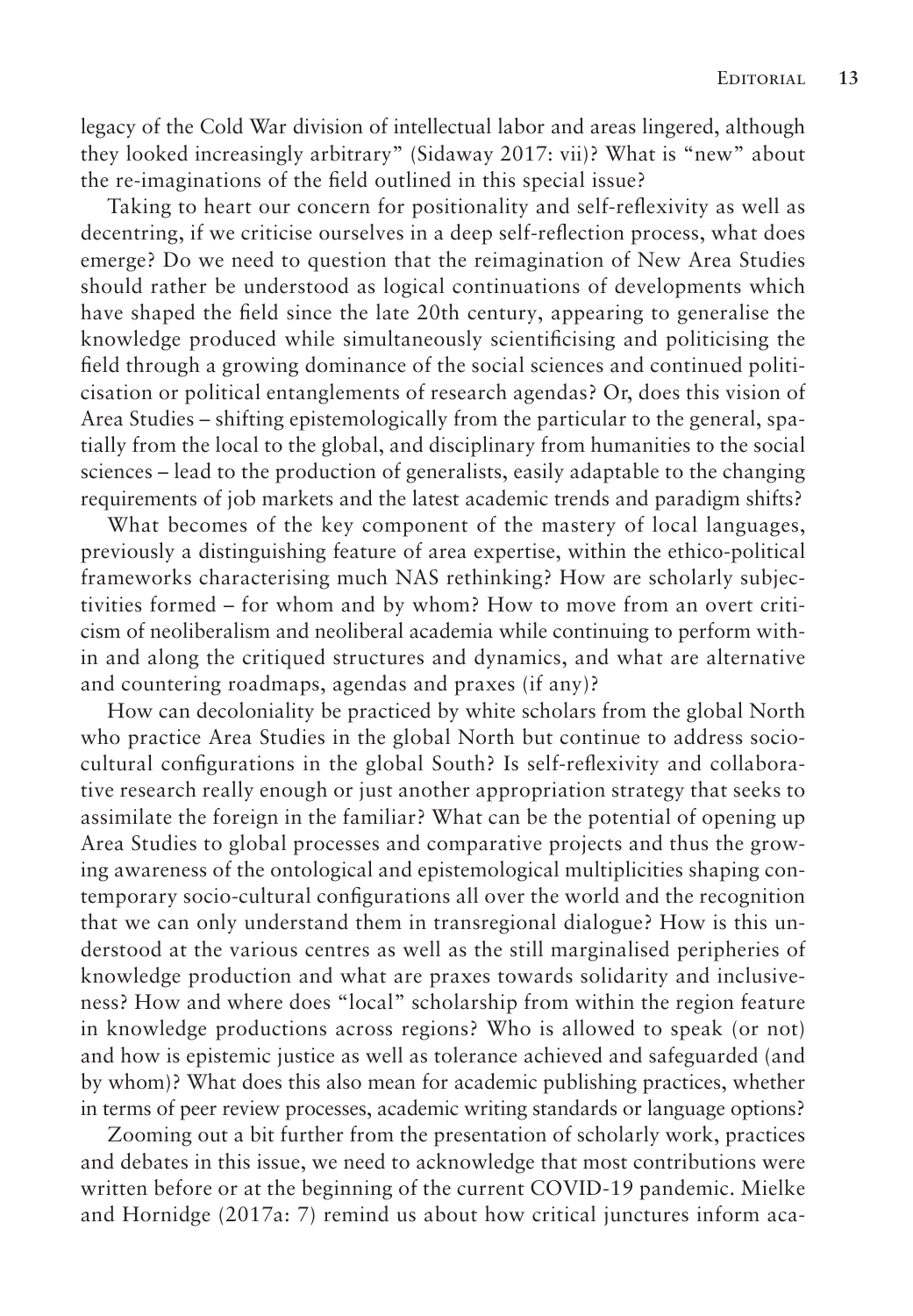demic rethinking, as "neither in the USA nor in Europe were Area Studies existentially scrutinized before 1990. Only with the increasing impact of globalization […], and subsequently arising influences from different evolving 'turns' in academia […], including post-colonial perspectives and post-development, a debate set in." The debate has begun on what the current pandemic means for scientific knowledge productions, knowledge transfers into policy circles and public discourses, and for notions of "expertise", "expert authority", "truth" – not only in light of fake news and conspiracy theories gaining prominence in world- and meaning-making (see Butler 2020). What is and can be the purpose of science, what kind of knowledges are required, what practices should be reconsidered (Das 2020, Hussain 2020)? A debate has also started to rethink research challenges and opportunities, not only but particularly for those working from one "region" on another "region" as well as within "regions". Is it a rupture, a historical juncture, and if so, for whom and with what kind of implications? Or is it rather a continuation or even acceleration of existing phenomena, developments within pre-existing hegemonic structures as outlined by Aymar Nyenyezi Bisoka (2020), Boaventura Sousa Santos (2020) and Raza Saeed (2020)? The floor is open to research – and especially to re-search these questions.

# **References**

- Amaoo-Adare, Epifania A. (2017): Teaching to Transgress: Crossroads Perspective and Adventures in Disciplinarity. In: Katja Mielke / Anna-Katharina Hornige (eds): *Area Studies at the Crossroads. Knowledge Production after the Mobility Turn.* New York: Palgrave MacMillan, pp. 269–286.
- Anzaldúa, Gloria (2015): Light in the Dark/Luz en lo Oscuro: *Rewriting Identity, Spirituality, Reality*. Edited by Ana Louise Keating. Durham: Duke University Press.
- Banerjee, Prathama (2020): *Elementary Aspects of the Political. Histories from the Global South.*  Durham / London: Duke University Press. https://www.polsoz.fu-berlin.de/ethnologie/forschung/Southern\_Theory\_Lecture/Resourcen\_Berlin\_Souther\_Theory\_Lecture/Second-Berlin-Souther-Theory-Lecture/Prathama-Banerjee-Introduction\_-Elementary-Aspects-of-the-Political\_-Pre-book-release.pdf (accessed 16 December 2020).
- Baumann, Benjamin (2020): Same Same but Different: Eine romantische Dekonstruktion des paradoxografischen Trends in den gegenwärtigen Thai Studien [Same Same but Different: A Romantic Deconstruction of the Paradoxographical Trend in Contemporary Thai Studies]. *polylog* 43, pp. 101–130.
- Baumann, Benjamin / Fleschenberg, Andrea (2020): EuroSEAS Roundtable "New Area Studies and Southeast Asia". IAAW Newsletter 6, p. 37. https://www.projekte.hu-berlin.de/de/newsletteriaaw/newsletter-6/iaaw\_newsletter-6\_retro\_baumann-fleschenberg.pdf (accessed 16 December 2020).
- Baumann, Benjamin / Bultmann, Daniel (eds) (2020): *Social Ontology, Sociocultures and Inequality in the Global South*. London / New York: Routledge.
- Baumann, Benjamin / Rehbein, Boike (2020): Rethinking the Social: Social Ontology, Sociocultures and Social Inequality. In: Benjamin Baumann / Daniel Bultmann (eds): *Social Ontology, Sociocultures and Inequality in the Global South*. New York: Routledge, pp. 6–22.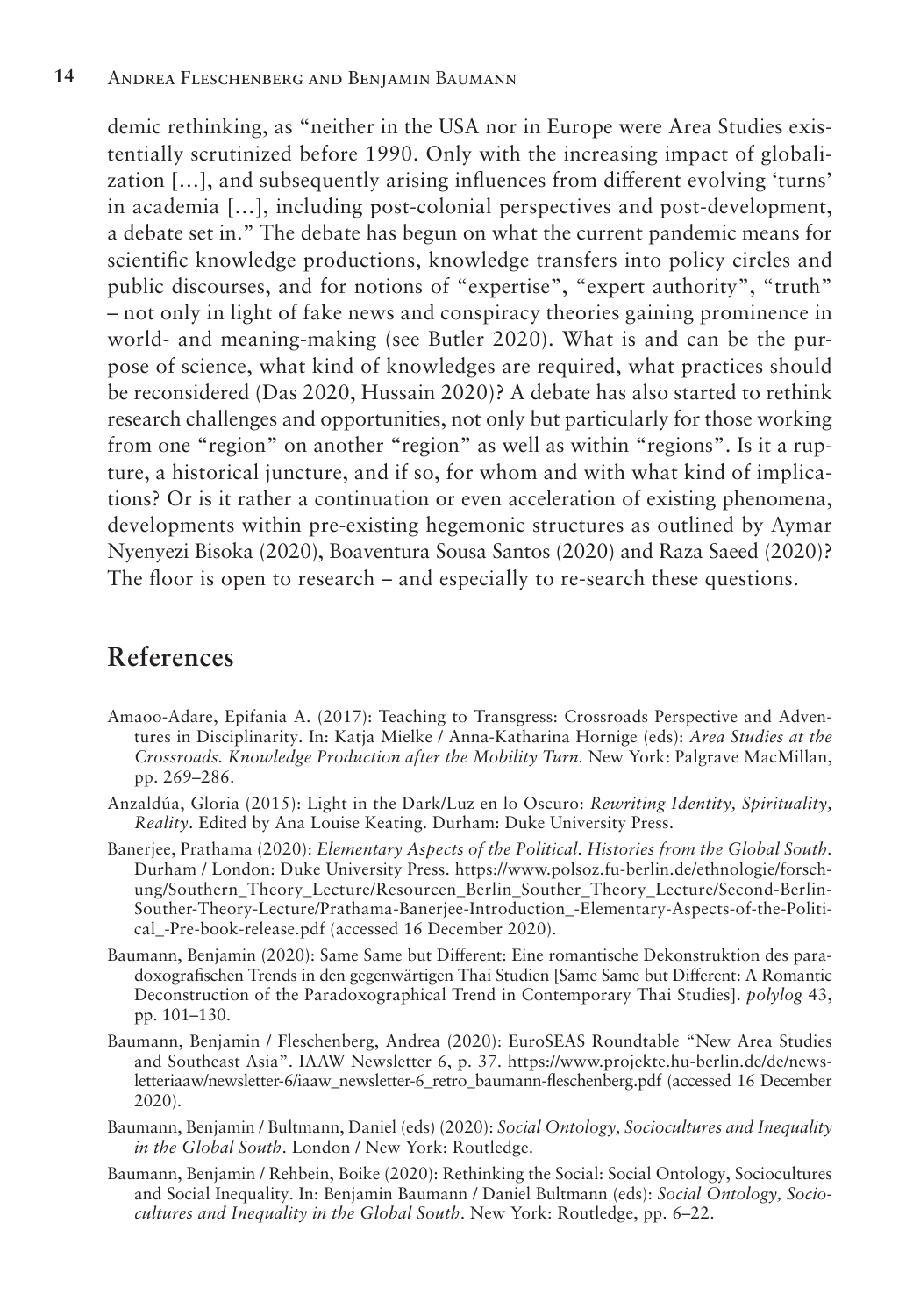- Bisoka, Aymar Nyenyezi (2020): Disturbing the Aesthetics of Power: Why Covid-19 Is Not an "Event" for Fieldwork-based Social Scientists. Items, https://items.ssrc.org/covid-19-and-thesocial-sciences/social-research-and-insecurity/disturbing-the-aesthetics-of-power-why-covid-19-is-not-an-event-for-fieldwork-based-social-scientists/ (accessed 16 December 2020).
- Butler, Judith / Schulz, Dirk (2020): The Value of Science Writing for Our Times. Blog Interdisziplinäre Geschlechterforschung, 15 December 2020. https://doi.org/10.17185/gender/20201215.
- Das, Veena (2020): Facing COVID-19. My Land of Neither Hope nor Despair. American Ethnologist, https://americanethnologist.org/features/collections/covid-19-and-student-focused-concerns-threats-and-possibilities/facing-covid-19-my-land-of-neither-hope-nor-despair (accessed 16 December 2020).
- De la Cadena, Marisol (2015): *Earth Beings. Ecologies of Practice Across Andean Worlds*. Durham / London: Duke University Press.
- Derichs, Claudia (2017): *Knowledge Production, Area Studies and Global Cooperation.* London / New York: Routledge.
- Derichs, Claudia (2015): Shifting Epistemologies in Area Studies: From Space to Scale. *Middle East – Topics and Arguments* 4 (2015), pp. 29–36. http://meta-journal.net/article/view/2981 (accessed 16 December 2020).
- Feyerabend, Paul (1983): *Wider dem Methodenzwang*. Frankfurt am Main: Suhrkamp.
- Goh, Beng Lan (2012): Southeast Asian Perspectives on Disciplines and Afterlives of Area Studies in a Global Age. In: Zawawi Ibrahim (ed.): *Social Science and Knowledge in a Globalizing World*. Petaling Jaya: Strategic Information and Research Development Centre, pp. 79–102.
- Hannam, Kevin / Sheller, Mimi / Urry, John (2006): Editorial: Mobilities, Immobilities and Moorings. *Mobilities* 1(1), pp.1–22. https://doi.org/10.1080/17450100500489189.
- Houben, Vincent (2013): The New Area Studies and Southeast Asian History. *DORISEA Working Paper Series* 4. Göttingen: University of Göttingen.
- Houben, Vincent (2017): New Area Studies, Translation and Mid Range Concepts. In: Katja Mielke / Anna-Katharina Hornige (eds): *Area Studies at the Crossroads. Knowledge Production after the Mobility Turn*. New York: Palgrave MacMillan, pp. 195–211.
- Houben, Vincent (2020): Interview on Critical Knowledge Productions. In Conversation with Andrea Fleschenberg. Decolonial, Decentred Critical Knowledge Productions – Podcast Series. IAAW, https://www.iaaw.hu-berlin.de/en/region/southeastasia/research/groups/negotiating-researchethics (accessed 16 December 2020).
- Hussain, Zahra (2020): Field Research in Lockdown: Revisiting Slow Science in the Time of Covid-19. LSE, https://blogs.lse.ac.uk/wps/2020/04/29/field-research-in-lockdown-revisiting-slowscience-in-the-time-of-covid-19/ (accessed 16 Decmeber 2020).
- Jackson, Peter A. (2019): South East Asian Area Studies beyond Anglo-America: Geopolitical Transitions, the Neoliberal Academy and Spatialized Regimes of Knowledge. *South East Asia Research* 27(1), pp. 49–73. https://doi.org/10.1080/0967828X.2019.1587930.
- King, Victor T. (2017): Review of "Area Studies at the Crossroads: Knowledge Production after the Mobility Turn" edited By Katja Mielke and Anna-Katharina Hornidge. *SOJOURN: Journal of Social Issues* 32(3), pp. 757–760. https://www.jstor.org/stable/44668449.
- Mielke, Katja / Hornidge, Anna-Katharina (eds) (2017): *Area Studies at the Crossroads. Knowledge Production after the Mobility Turn.* New York: Palgrave Macmillan. https://doi.org/10.1057/ 978-1-137-59834-9.
- Mielke, Katja / Hornidge, Anna-Katharina (2017a): Introduction: Knowledge Production, Area Studies and the Mobility Turn. In: Katja Mielke / Anna-Katharina Hornidge (eds): *Area Studies at the Crossroads. Knowledge Production after the Mobility Turn*. New York: Palgrave Macmillan, pp. 3–26. https://doi.org/10.1057/978-1-137-59834-9.
- Mignolo, Walter (2011): Epistemic Disobedience and the Decolonial Option: A Manifesto. *Transmodernity* 1(2), pp. 44–66.